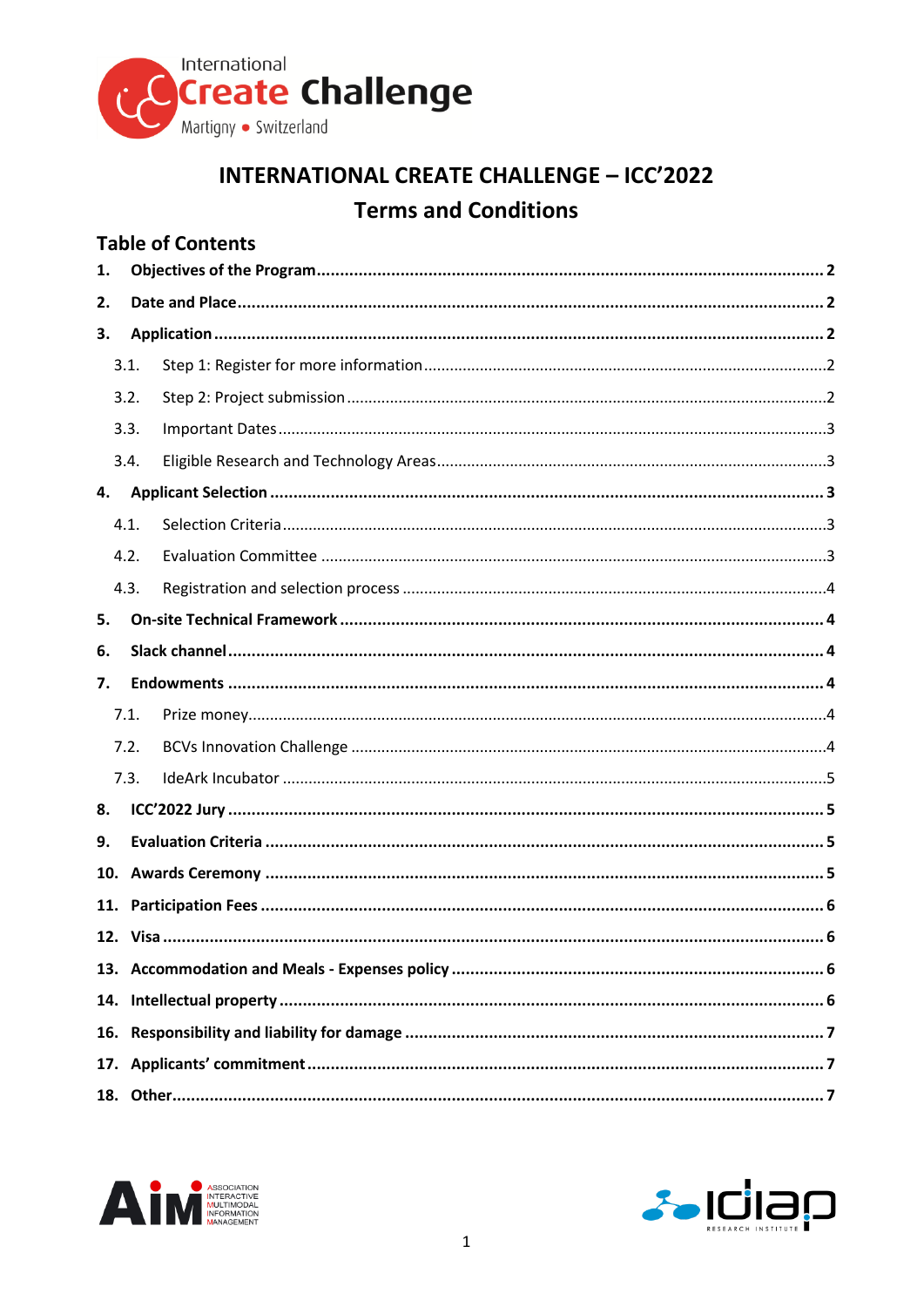

## <span id="page-1-0"></span>**1. Objectives of the Program**

Aiming to foster the emergence of projects leading to the creation and development of working prototypes and demonstrators in the field of Artificial Intelligence, the Association for Interactive Multimodal Information Management (AIM2, [www.aim2.ch\)](http://www.aim2.ch/), the Idiap Research Institute [\(www.idiap.ch\)](https://www.idiap.ch/), The Ark [\(www.theark.ch\)](https://www.theark.ch/), Banque Cantonale du Valais [\(www.bcvs.ch\)](https://www.bcvs.ch/) and the other associated partners organize the "International Create Challenge" [\(www.createchallenge.org](https://www.createchallenge.org/)). They will hereafter be referred to as "the organizers".

The ICC'2022 is a free of charge 9-day AI Super Hackathon during which teams will have the unique opportunity to transform their ideas into working prototypes or demonstrators. The best projects will be rewarded by financial and logistical support together with an appropriate coaching dedicated to the creation and/or development of a start-up if the teams wish to go further with their prototype.

The ICC'2022 has the following objectives:

- **1.** Create several working prototypes or demonstrators
- **2.** Foster the development of new ideas and the technology transfer in the research and technology areas of the Idiap Research Institute [\(www.idiap.ch\)](https://www.idiap.ch/)
- **3.** Support one or more projects by providing financial and logistical rewards
- **4.** Coach willing teams during the development of their idea towards the creation of a start-up.

## <span id="page-1-1"></span>**2. Date and Place**

The ICC'2022 will take place from August  $16^{th}$  to August 24<sup>th</sup> 2022 at the Idiap Research Institute (Rue Marconi 19, 1920) in Martigny, Switzerland.

## <span id="page-1-2"></span>**3. Application**

Highly motivated applicants will be selected based on the information uploaded via online forms available on the ICC'2022 [platform.](https://www.createchallenge.org/) Only complete applications, which have been submitted successfully online, will be considered. Receipt of submission will be acknowledged by an automatic confirmation e-mail.

The call for participation is split into two parallel steps:

# **3.1. Step 1: Register for more information**

<span id="page-1-3"></span>If you are in one of the following situations:

- You have an idea and a team
- You have an idea but no team
- You have neither an idea nor a team, but wish to participate,

you can register via the online form to receive more information. The objective is to create a pool of candidates that have the know-how, motivation and experience in the eligible areas and wish to participate in the ICC'2022. Applicants must fill in a short registration form, after which they will receive further instructions for the submission of a project.

Th[e ICC LinkedIn group](https://www.linkedin.com/groups/4386640) will be used for registered candidates to get in touch with each other and share/join project/teams. Registered candidates are expected to join the group to look for a team or look for team members or share ideas.

# <span id="page-1-4"></span>**3.2. Step 2: Project submission**



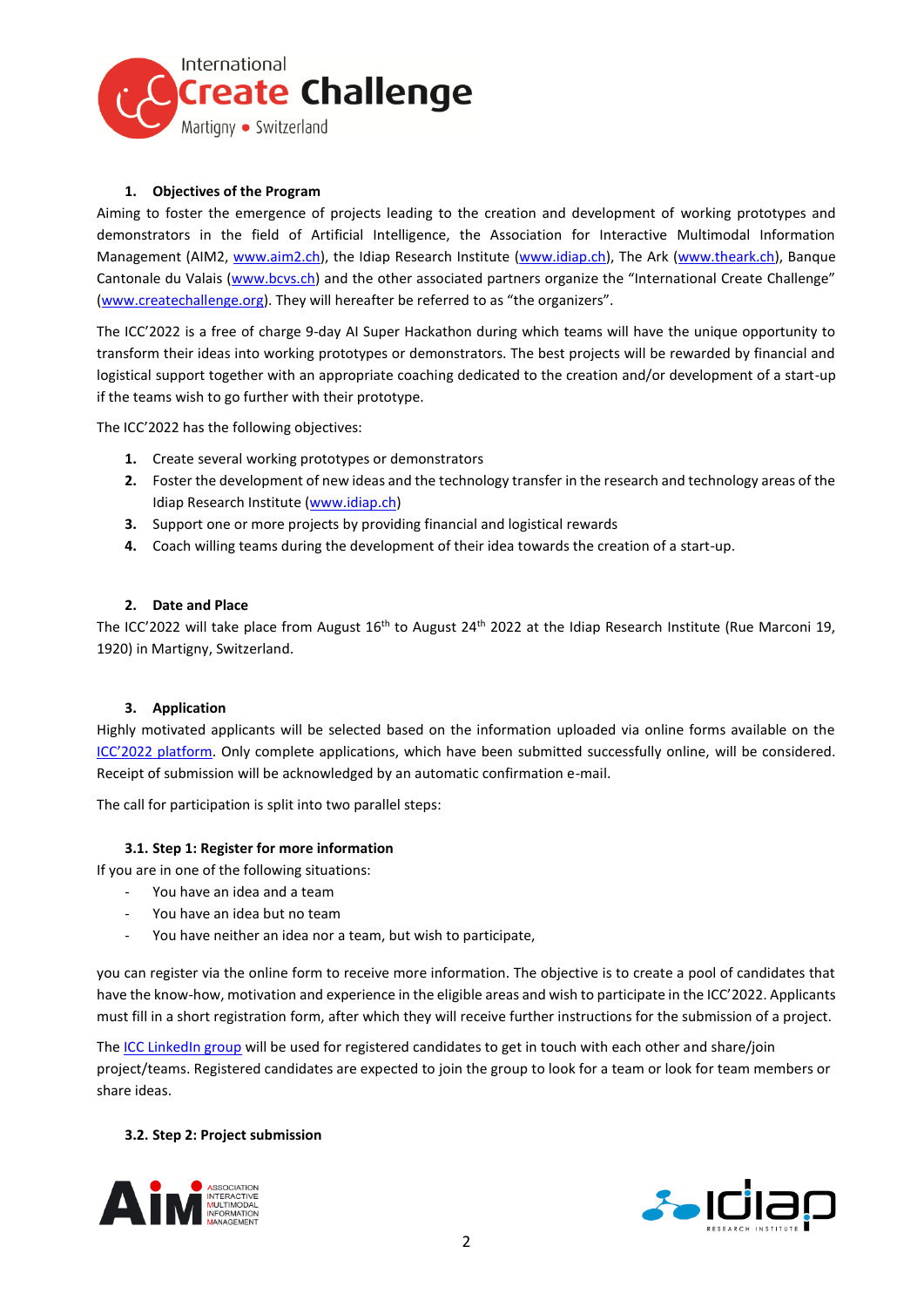

The objective of the second step is to select teams based on a full proposal for a project. A team should be composed of 2-3 candidates on-site (ideally all possessing technical development or AI skills) who will take part in the ICC'2022.

Each team is required to submit a **detailed work plan** (max. 4 pages, one sided) discussing their project. The work plan should include a clear description of the idea, the challenge, and the development approach. The project proposal must also contain a CV of each team member (1 page max per person). The **template** for project proposal will be provided to the registered candidates.

The data submitted by applicants will be treated confidentially. The organizers reserve the right to verify all information submitted by applicants.

## <span id="page-2-0"></span>**3.3. Important Dates**

- **•** Deadline for **registration**: 4<sup>th</sup> July 2022
- **•** Deadline for **project submission**: 11<sup>th</sup> July 2022
- Notification of decision: 18th July 2022
- Start of the ICC'2022: 16<sup>th</sup> August 2022 for a duration of 9 days (end on 24<sup>th</sup> August 2022)
- Closing ceremony and award announcement: Wednesday, August 24, 2022

## **3.4. Eligible Research and Technology Areas**

<span id="page-2-1"></span>In order to be eligible for the ICC'2022, teams/projects must have an idea of demonstrator/prototype not developed yet.

Furthermore, projects should as much as possible exploit technology within the field of Artificial Intelligence and/or available withi[n Idiap.](https://www.idiap.ch/en/scientific-research)

#### <span id="page-2-2"></span>**4. Applicant Selection**

#### <span id="page-2-3"></span>**4.1. Selection Criteria**

Applicants must be over 18 at the moment of registration. They should have expertise in one or more of the following areas:

- Software development and programming
- Web design and graphic arts
- **•** Statistics, mathematics, machine learning

Projects will be selected based on their potential to become a prototype developed in only 9 days and on how well they fit into the eligible research and technology areas. Projects/teams that already exist as a developed prototype or product will not be considered.

## **4.2. Evaluation Committee**

<span id="page-2-4"></span>An independent evaluation committee of experts in the field of Artificial Intelligence will be in charge of the selection process according to the above-mentioned selection criteria. The evaluation committee is composed of at least one representative for the following institutions: The Ark, IdeArk, Idiap Research Institute, AIM2 and Banque Cantonale du Valais.



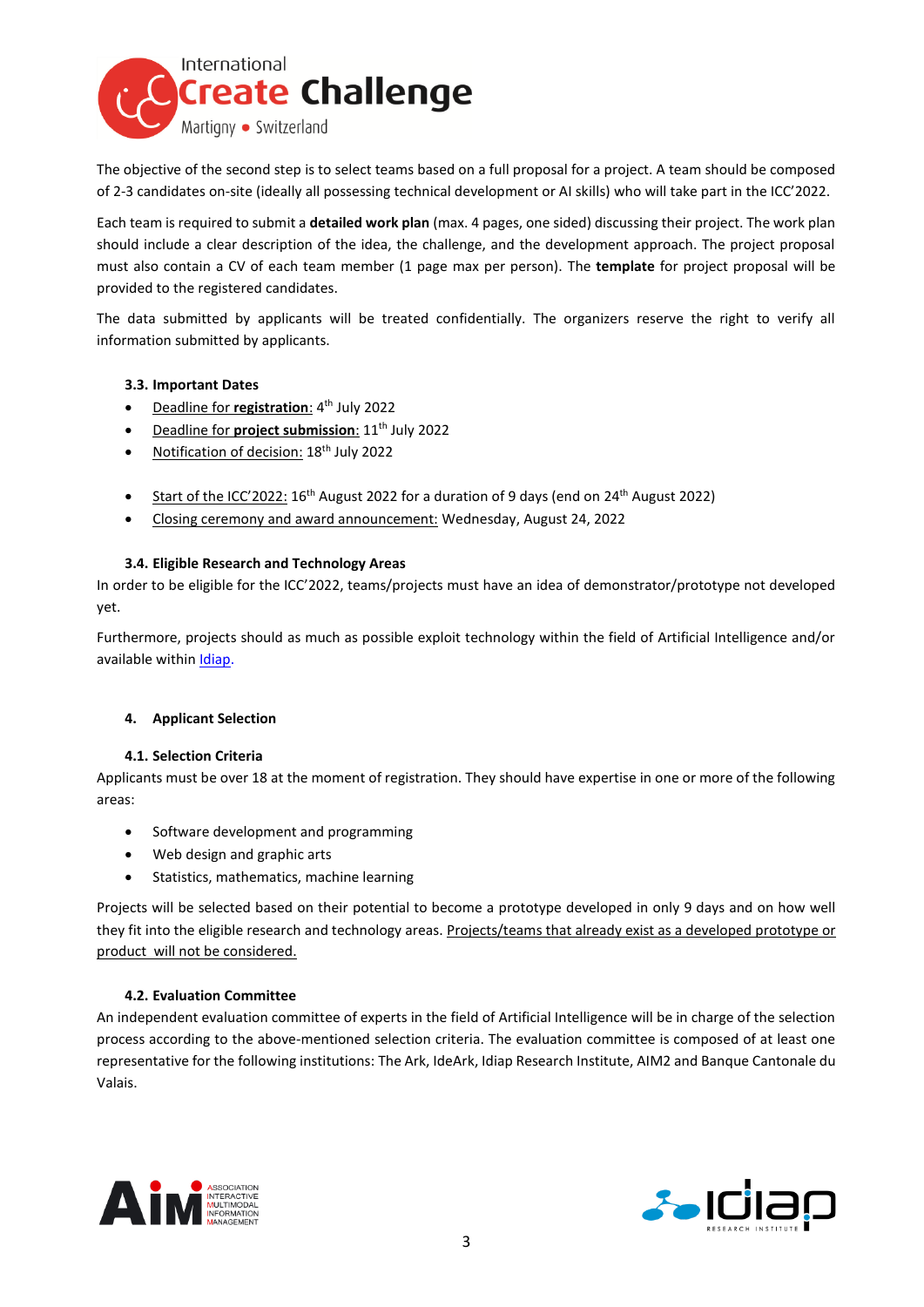

## **4.3. Registration and selection process**

<span id="page-3-0"></span>Interested people go through the two steps indicated in the above section n°3 (registration and project submission) online.

After the project submission deadline (see section 3.3), the ICC'2022 jury will select about 10-15 teams/projects of 2- 3 participants each.

The Jury reserves itself the right to select a smaller number of participants and possibly none, if it estimates that the submitted applications do not meet the above mentioned selection criteria. The decisions of the evaluation committee shall be without appeal and its deliberations are confidential.

## <span id="page-3-1"></span>**5. On-site Technical Framework**

Generally, the organizers will provide the participants with on-site Wi-Fi Internet access during the 9 days of the ICC'2022. Please note that no technical/IT equipment will be furnished by Idiap except for Wi-Fi Internet access and office space. In particular, no workstation will be provided.

However, participants might express additional technical requirements at the point of inscription. No later requests can be taken into account.

The organizers will try to meet timely submitted requests where possible. They will inform the concerned candidates about their decision before the start of the ICC'2022.

#### <span id="page-3-2"></span>**6. Slack channel**

A **Slack channel** will be created for the ICC'2022. The link will be provided to selected teams prior to the start of ICC'2022.

#### <span id="page-3-3"></span>**7. Endowments**

At the end of the ICC'2022, the best projects/prototypes/teams will be granted different endowments and incentives:

#### <span id="page-3-4"></span>**7.1. Prize money**

The winning teams will share a cash prize up to CHF 10'000.-. It is up to the jury to decide about the exact distribution of the cash prize during the final selection process. The ICC'2022 Jury reserves itself the right to reduce the number or size of cash prizes awarded.

The prize money will be, at the end of the ICC and in accordance with the winning teams' wishes, sent to the bank account(s) indicated by the team as a whole.

#### <span id="page-3-5"></span>**7.2. BCVs Innovation Challenge**

The BCVs Innovation Challenge is proposed by Banque Cantonale du Valais [\(www.bcvs.ch\)](https://www.bcvs.ch/) for the projects that will focus on one of the three following challenges, set by BCVs:

- 1. Smart savings and smart spending
- 2. The HR assistant to manage the evolution of skills towards the bank of tomorrow and internal mobility
- 3. Targeted anticipation of customer expectations through a holistic and systemic approach to data



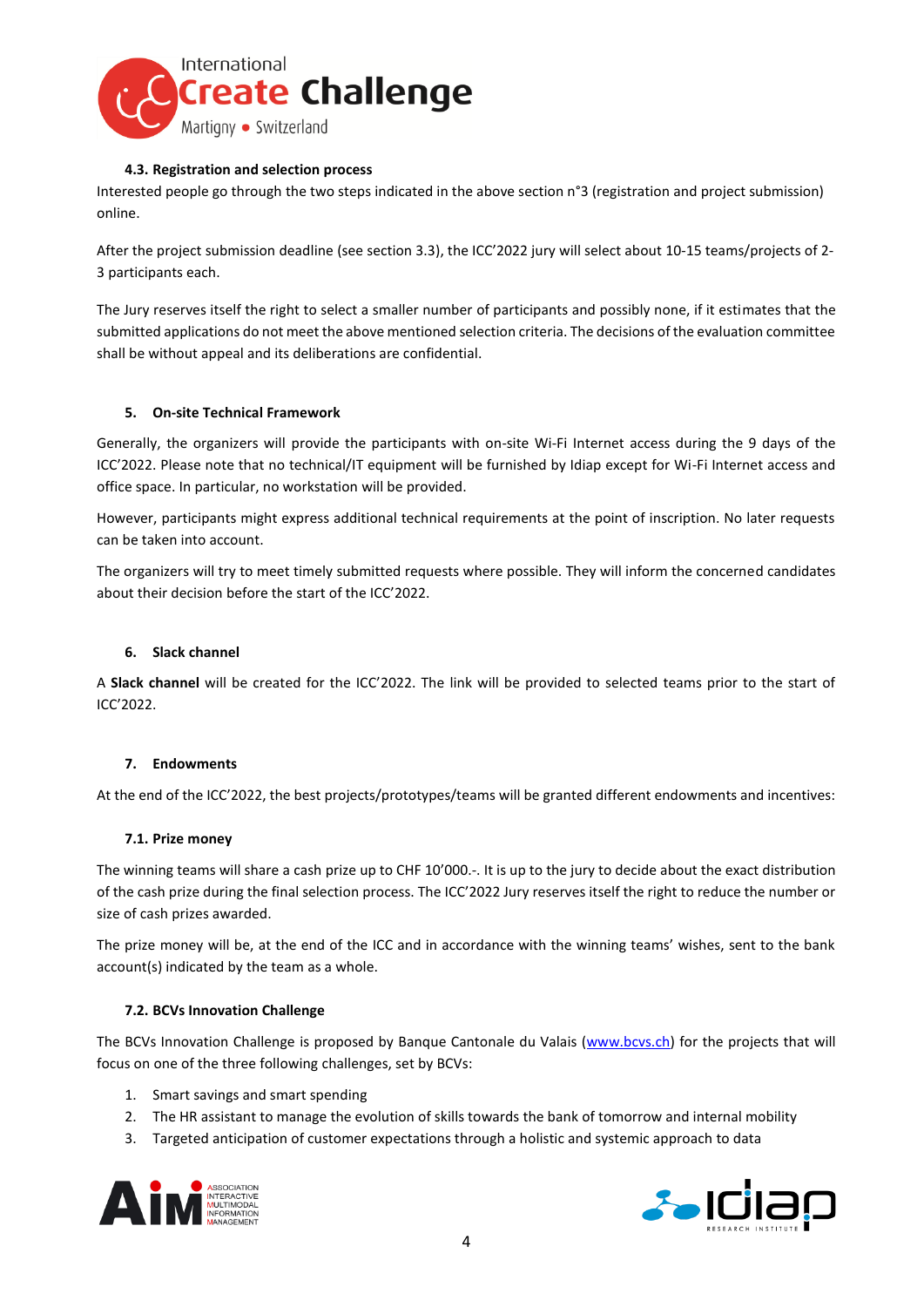

Any team can decide to work on one of these proposed topics and try to win the award from Banque Cantonale du Valais for this special challenge. The prize money related to this special challenge is CHF5.5k. It will be awarded by a special jury from Banque Cantonale du Valais.

More information can be found here: [www.createchallenge.org/bcvs](https://www.createchallenge.org/bcvs)

## <span id="page-4-0"></span>**7.3. IdeArk Incubator**

Should one of the teams decide to create a company locally by integrating the IdeArk Incubator, it may profit, if eligible to stay in Switzerland, from the following advantages:

- CHF 10'000 in the form of a The Ark's Grant Scheme (The Ark's rules apply, [www.theark.ch](https://www.theark.ch/)).
- 3 years of free coaching and logistical support/services helping the team to lead its project to the marketing phase.
- Free office space (about 25 m<sup>2</sup>) during 3 years on the IdeArk Incubator site.
- Financial advice and contribution provided through the CCF SA.
- Proximity to the Idiap Research Institute.

The IdeArk prize is awarded according to the IdeArk rules and conditions ("Règlements Prix IdeArk").

The total value of the endowment is estimated at over CHF 100'000, but may vary according to the proposed services. In order to benefit from the full endowment, the successful candidates shall create their company and perform most of their activities on the IdeArk Incubator site.

Coaching of the successful candidates is provided by the IdeArk Incubator. Coaching and logistical support/services are available to the successful candidates upon appointment, but will be progressively activated during the project development in accordance with the IdeArk Incubator rules. The above mentioned services and advantages must be used within 3 years upon appointment. No refunds or substitutions of endowments are permitted.

## <span id="page-4-1"></span>**8. ICC'2022 Jury**

The ICC'2022 jury is composed of international experts from the eligible research and technology areas as well as the entrepreneurial domain. The jury members will appoint a chairman of the jury amongst themselves.

The jury reserves the right to award no endowment if it considers that the work done during the 9 days is deemed insufficient or if the jury suspects that the work had been done prior to the challenge. The decisions of the jury are taken by majority vote. In case of a tie the chairman of the jury has the casting vote. The jury is independent and sovereign. The decisions of the jury shall be without appeal and its deliberations are confidential.

## <span id="page-4-2"></span>**9. Evaluation Criteria**

The jury decision in order to award the above mentioned endowments to the best projects/teams will be based on the following evaluation criteria:

- Prototype (60%): quality of the developed prototype
- Team (20%): complementarity, communication skills, enthusiasm
- <span id="page-4-3"></span>Progress made in 9 days (20%)

#### **10. Awards Ceremony**

The awards ceremony will take place on Wednesday August 24<sup>th</sup> 2022 at the Idiap Research Institute, Centre du Parc, Martigny. The ceremony consists in each team presenting their prototype/demonstrator and explaining the progress



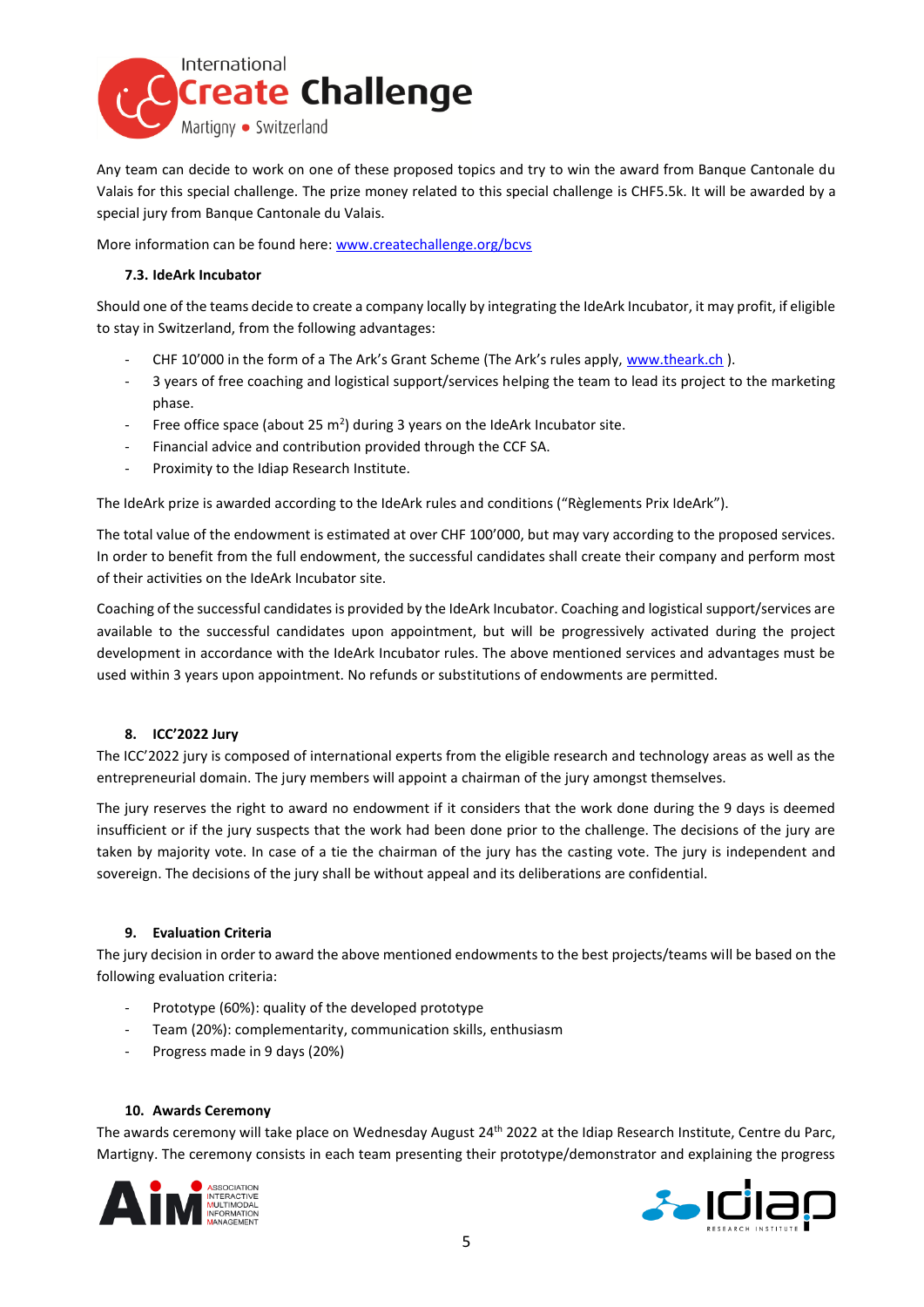

made in the 9 days of the challenge. The Jury is present and will designate the winners at the end of the presentations session.

## <span id="page-5-0"></span>**11. Participation Fees**

The ICC'2022 is free of charge for the selected teams. The latter will have their living expenses for accommodation and meals, excluding drinks, reimbursed by the ICC upon provision of the expenses report including the original receipts (see our Expenses Policy below for more details). This only applies to candidates taking part in the challenge on-site. Furthermore, office spaces will be provided during the challenge for on-site candidates. Participants shall be responsible for any additional costs, in particular submission costs and travel costs to/from Martigny. Participants shall also be responsible for any administrative tasks related to their stay in Switzerland (visa application for Switzerland, etc.). No requests for refunds will be accepted.

#### <span id="page-5-1"></span>**12. Visa**

Selected ICC participants requiring a visa to enter Switzerland are alone responsible for obtaining this visa. The organizers of the ICC'2022 cannot be held responsible should the visa be refused or not arrive in time and thereby prevent a selected candidate from participating in the ICC.

#### <span id="page-5-2"></span>**13. Accommodation and Meals- Expenses policy**

As part of your participation, we are happy to offer you certain expenses covered during the program, as per the conditions set out hereafter:

Dinners: For dinners which are not organized, up to 25 CHF per meal during the program can be refunded. No alcohol will be refunded.

Accommodation: We are happy to cover hotel costs for **up to 130 CHF per night (double room, incl. breakfast)**, meaning CHF 65.- per night per person, during the program. We reserve the right to deny refund if the team is using single rooms or a superior rate per person. No refund will be provided to candidates who do not book a hotel room or similar accommodation.

Travels: Any travels in relation to the program will be entirely at the expense of the participant.

Deadline: Participants must provide us with the completed expenses report (template will be provided to participants), including original receipts at latest on the 25<sup>th</sup> of August 2022. The expenses report can either be submitted in paper version to office 407 at Idiap or sent as a scanned version by email to contact@createchallenge.org

<span id="page-5-3"></span>We can accommodate up to 15 teams and a maximum of 24 candidates on-site.

#### **14. Intellectual property**

Applicants certify to hold the legitimate intellectual property rights to the projects they submit. They shall be responsible for managing the intellectual property rights with the involved institutions (employer, partner, and so forth). The organizers claim no intellectual property rights to the submitted projects and their responsibility cannot be held thereby.